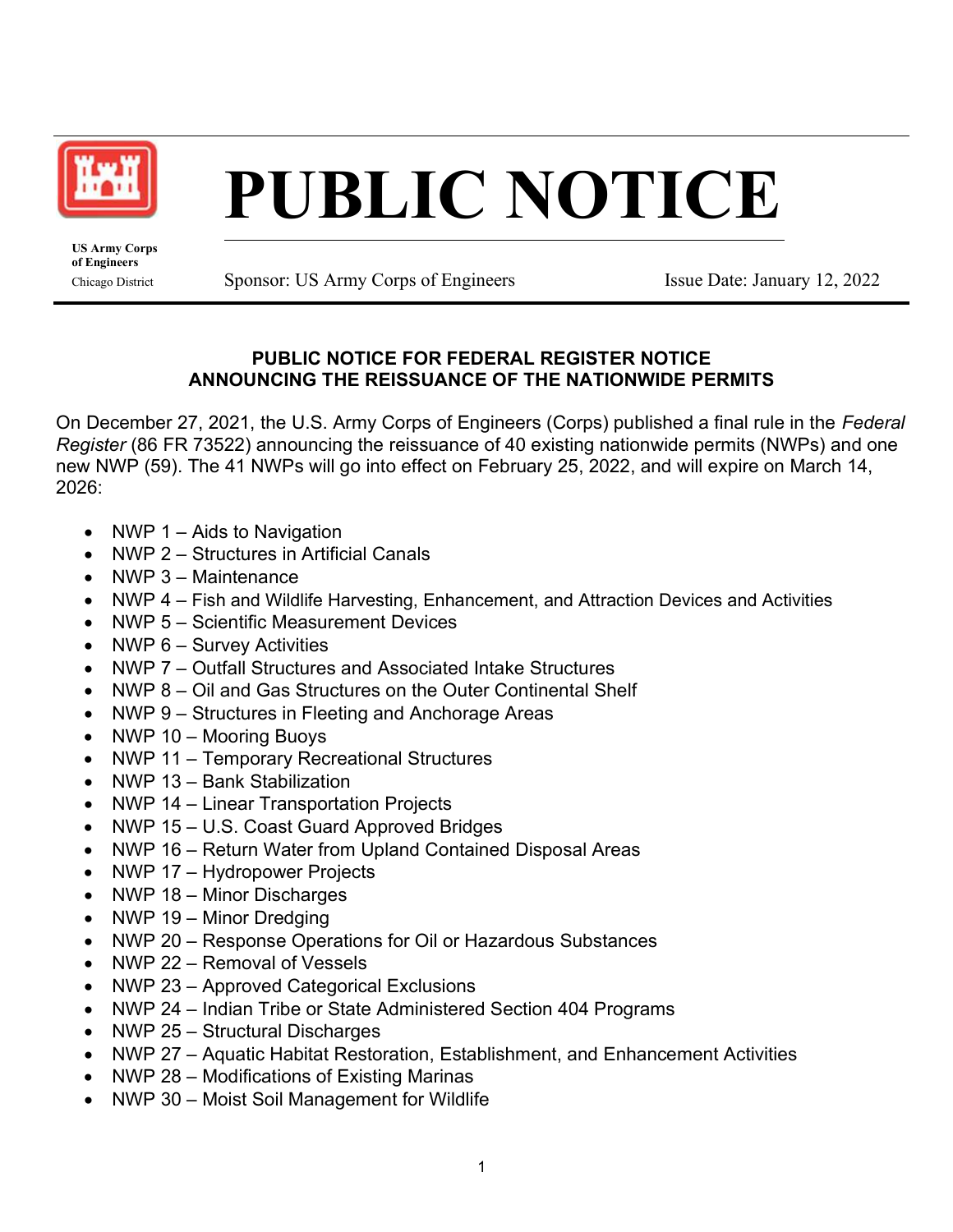- $\bullet$ NWP 31 – Maintenance of Existing Flood Control Facilities
- NWP 32 Completed Enforcement Actions
- NWP 33 Temporary Construction, Access, and Dewatering
- NWP 34 Cranberry Production Activities
- NWP 35 Maintenance Dredging of Existing Basins
- NWP 36 Boat Ramps
- NWP 37 Emergency Watershed Protection and Rehabilitation
- NWP 38 Cleanup of Hazardous and Toxic Waste
- NWP 41 Reshaping Existing Drainage Ditches
- NWP 45 Repair of Uplands Damaged by Discrete Events
- NWP 46 Discharges in Ditches
- NWP 49 Coal Remining Activities
- NWP 53 Removal of Low-Head Dams
- NWP 54 Living Shorelines
- NWP 59 (new) Water Reclamation and Reuse Facilities

 The Corps has also issued final decision documents for the new and reissued NWPs. The final decision documents are available at <u><www.regulations.gov></u> at docket number COE-2020-0002.

 The 40 existing NWPs published in the December 27, 2021 final rule replace the 2017 versions of the NWPs. The 2017 versions of NWPs 1, 2, 3, 4, 5, 6, 7, 8, 9, 10, 11, 13, 14, 15, 16, 17, 18, 19, 20, 22, 23, 24, 25, 27, 28, 30, 31, 32, 33, 34, 35, 36, 37, 38, 41, 45, 46, 49, 53, and 54 expire on February 24, 2022.

 The NWP general conditions and definitions that were issued in the final rule that was published in the January 13, 2021, issuance of the *Federal Register* (86 FR 2744) apply to the 40 reissued NWPs and the new NWP 59 that were published in the *Federal Register* on December 27, 2021.

With the publication of this Federal Register notice, Corps divisions will finalize regional conditions for these 41 NWPs. Division Engineers will prepare supplemental documentation to address decisions regarding the addition of regional conditions to the 41 NWPs. Regional conditions will provide additional protection for the aquatic environment and will help ensure that the NWPs authorize only those activities that have no more than minimal adverse environmental effects. Regional conditions will help ensure protection of high value aquatic resources within the State of Illinois and the Chicago District.

 Corps divisions and districts will determine which conditions for water quality certifications issued by states, tribes, and EPA for these 41 NWPs become regional conditions of these NWPs. Corps divisions and districts will also determine which conditions for Coastal Zone Management Act consistency concurrences issued by states for the issuance of these 41 NWPs become regional conditions of the NWPs. Water quality certification and Coastal Zone Management Act consistency regional conditions will be announced in a future public notice issued by the Chicago District.